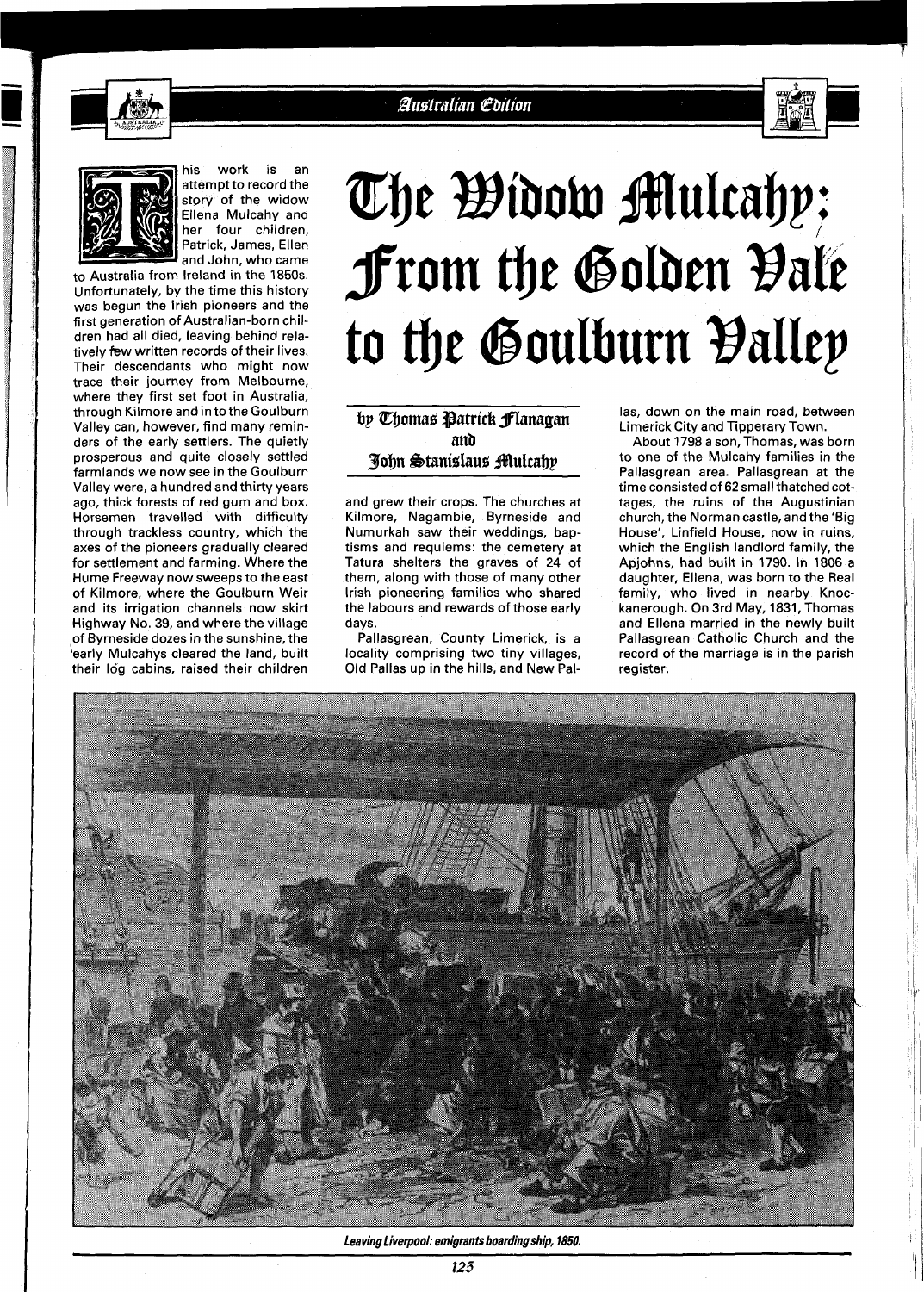

## The Old Limerick Journal





Melboi positi( which<br>purch

is de/ **River** locali 1858 marr) as it ' were taker<br>mort

the do

the k<br>Johr

 $\Omega$ droj

was day **A'**  Chq enć S m' rati set St, wif M **<sup>1</sup>** plį 18 'R 91 H kl **B k**   $\mathbf f$ **I.** 

Thomas and Ellena had four children. The first three, Patrick (1832). James (1833) and Ellen (1837), were presumably baptised at Pallasgrean, where the family apparently continued to live, although only the baptism of James is recorded in the parish register. The fourth child, John (1842), was apparently baptised at Golden, some 20 miles east of Pallasgrean, near Cashel. It appears that sometime between 1842 and 1854 Thomas died, probably due to the Famine of 1845-47.

The family's contact with Australia began on 20th March, 1854, when the daughter, Ellen, sailed from Southampton on the City of Manchester. Why she travelled first we do not know. She was accompanied on the ship by Anastasia Mulcahy, presumably a cousin, and about whom we know no more. The ship's records describe both as being aged 21 (Ellen was probably only 18), farm servants, from CO. Limerick.

The voyage to Australia lasted until 11th July, 1854, some four months, and, as Michael Stammers says in **The Passage Makers,** such voyages were usually uncomfortable, tedious and occasionally hazardous:

Life at sea had some pleasant moments but, judging by the surviving diaries and letters, the happy events were outnumbered by the unpleasant ones. A sea voyage lasting several months and passing through the stormy seas of the Roaring Forties was a new and terrifying experience for most passengers. Many thousands were prepared to endure the overcrowding, the poor diet and even the risk of losing their lives in the hope of finding a new, more prosperous life at the end of the voyage. The knowledge of the great opportunities awaiting them in Australia may have made their sufferings at sea more bearable. Perhaps the poorest of the passengers even found that the ship's accommodation and food were of a better standard than in the towns and villages they had left, but they still had to cope with the unfamiliar motion, noise and working of a sailing ship.

After entering Port Phillip Bay the City of Manchester was piloted to Point Henry, near Geelong, where her passengers disembarked. The ship's papers show that Ellen Mulcahy accepted employment with the Moloney family of O'Connell Street, Ashby (part of today's West Geelong).

About two months after Ellen sailed from Southampton, Henry Wade, a 45 year-old farmer from near Nenagh, in Co. Tipperary, arrived in Liverpool with his wife, daughter Bridget, aged 15, and sons Patrick (13), John (8) and Daniel (6). They embarked as full fare

paying passengers, rather than as assisted emigrants, on one of the crack ships of the day, the Mermaid, and sailed for Australia on 3rd May, 1854, arriving on 17th July, having made a passage of 741/2 days.

Other Wades had already arrived in Melbourne from Ireland, and "Wade and Gowan, auctioneers, of 80 Collins Street" frequently advertised their business in the **Age** and **Argus** at the time. It therefore seems probable that Henry and his family were met by friends or relatives when they disembarked from the Mermaid and left their ocean racing days behind them.



**James Mulcahy, 1833- 1895.** 

Three years later, on 10th June, 1857, another Black Ball line ship, the Saldanha, sailed from Liverpool for Australia. Among the passengers were Patrick Mulcahy, aged 24, single, farm labourer from Ireland, travelling to Melbourne, and his 11-year old brother, John. They were undoubtedly the eldest and youngest of the four children of Thomas and Ellena Mulcahy, and were on their way to join their sister Ellen who had travelled out three years earlier. The Saldanha had an uneventful voyage, arriving in Melbourne in September.

Six weeks after the departure of the Saldanha from Liverpool, on 28th July, 1857, a third ship, the Melbourne, carried the widow Ellena Mulcahy and her second son, James, then aged 21. We do not know why the family travelled on three different ships, but such arrangements were quite common at the time, reflecting the difficulty of obtaining a passage to the gold rush colony, the fear of entrusting an entire famiiy to one ship for such a hazardous voyage - and probably reflecting the confused arrangements at the time for<br>assisted passage emigrants.

bourne anchored off Williamstown.

Thus Ellena Mulcahy, her three sons Patrick, James and John, and her daughter Ellen, had all safely arrived at the other side of the world, some 13000 miles from their home in Ireland.

Ellena and James Mulcahy disem barked. The ship's passenger list says of Ellena that on disembarking she 'went with friends at Melbourne'. We can only guess that these 'friends' included her daughter Ellen, sons Patrick and John and some friends or tives from Ireland. The ship's records state that on disembarking James was engaged by an employer at the rate of E52 p.a., with initial rations for one month being provided. The next certain reference to James is that a few months later, in the early part of 1858, he was working for the Hamilton family of 'Richlands', Upper Plenty, about halfway between Whittlesea and Kilmore. When James married in June, 1858, he still gave his address as 'Upper Plenty', but by April, 1859, when his first child was born, he had moved to Kilmore itself, where he wasworking both as a farmhand and in the carting business.

Kilmore was one of the earlier inland towns to be established in Victoria, and being a day's travel by horse-drawn vehicle from Melbourne along the road to Sydney and to the goldfields at Bendig0 (via Heathcote), or in the Ovens Valley (via Wangaratta), it quickly became an important staging post with a large number of hotels and livery stables. In **The Tale** of **a Century,** John Maher describes Kilmore's early days and refers frequently to the teamsters,<br>carriers and coachlines passing and coachlines passing through the town: Cobb and Co., Green's Royal Mail Coaches, Trainor's Coach Lines, the Ovens Stage Coach Company, etc. One line which he does not mention, but which advertised in the **Age** and **Argus** in 1858, when the Mulcahys were in the Kilmore district,<br>was the "Erin Go Bragh Line of was the "Erin Go Bragh Line of<br>Coaches" ('Ireland for Ever'). Did ('Ireland for Ever'). Did James's carrier business operate under such a nostalgic and patriotic name?!

The Mulcahys had several links with early Kilmore. A block of land comprising 161 acres at the northern end of the now main street and on the southeastern bank of the Kurkuruc or Kilmore Creek where it is crossed by the main road was first sold by the crown in 1855 to one Thomas Mulcahy, who had arrived on the Martin Luther on 9th July, 1842. The passenger list of that ship records him as being aged 27, unmarried, and a labourer from Co. Cork, Ireland. On the same ship was Ellen Mulcahy, aged 20, unmarried, a house servant, from Co. Cork, and presumably his sister.

isisted passage emigrants.<br>On 3rd November, 1857, the Mel-<br>Kinsman of our family, and he and his kinsman of our family, and he and his<br>sister may well have been the 'friends'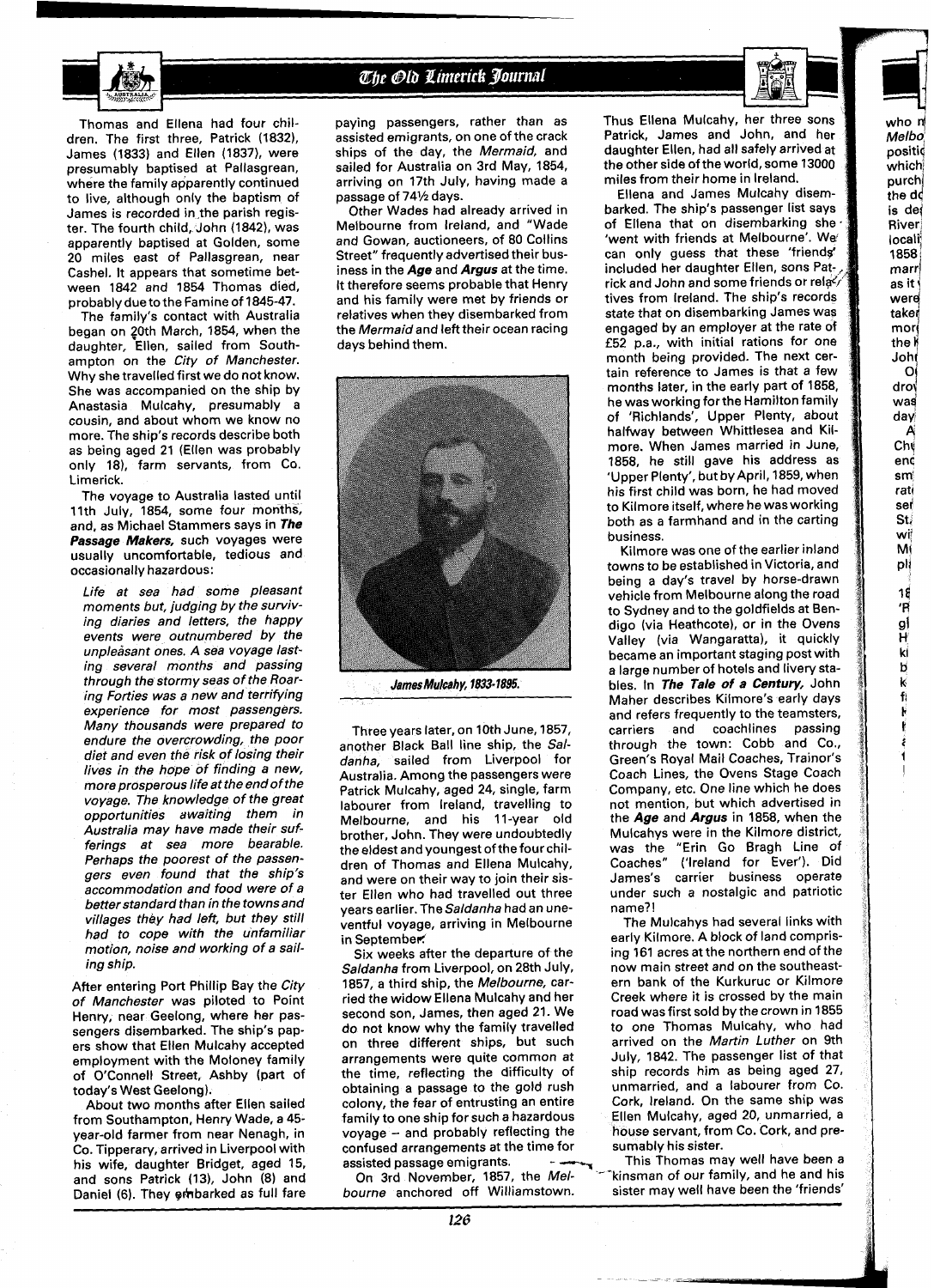

Australian Edition

who met Ellena and James when the Melbourne arrived in 1857. This supposition is strengthened by the address which Thomas Mulcahy gave when purchasing the Kilmore land in 1855; in the documents on file in Melbourne he is described as 'Thomas Mulcahy of River Plenty'. Was 'River Plenty' the locality referred to as 'Upper Plenty' in 1858 by James Mulcahy on signing the marriage register? It would seem likely, as it would that Ellena and her children were not only met by friends, but were taken by them to the Plenty River or Kilmore district. Thomas Mulcahy sold the Kilmore land in September, 1858, to John O'Connell).

Our family's first emigrant, Ellen, drowned on 17th February, 1858, and was buried at Kilmore the following day. She was 21 years of age.

A small slab and shingle Catholic Church had been built at the northern end of Kilmore in 1850, and in 1855 a small but solid stone church and separate school had been built on the present church ground. It was in that early St. Patrick's that another family link with Kilmore - the marriage of James Mulcahy and Bridget Wade - took place.

They were married on 24th June, 1858, James giving his place of birth as 'Pallasgrean, Co. Limerick', and Bridget giving hers as 'Mineha, Co. Tipperary'. How James and Bridget met we do not know, but it seems unlikely to have been mere coincidence that (as we know from family stories) the Wade family's best friends had included the Hamilton family - and James Mulcahy had been employed by the Hamiltons at Upper Plenty! James's best man at the wedding was Bridget's eldest brother, Patrisk Wade (two years her junior), and the Hamilton, Wade and Mulcahy families maintained close ties for many years thereafter.

The Kilmore Parish was one of the first established in Victoria and included what subsequently became the parishes of Gisborne, Woodend, Kyneton, Castlemaine, Eaglehawk, Echuca, Mansefield, Seymour, Nagambie and Tatura - and the cathedral city of Bendigo. Thus, as the Mulcahy family moved further inland and into the valley of the Goulburn River, they remained for many years in the Kilmore parish.

The Kilmore Gap in the Great Dividing Range, through which the road and railway between Melbourne and Sydney pass, explains the strategic location of the town, as far as the selectors of the 1850s and 1860s were concerned. South of the Great Dividing Range lay Melbourne and the early settlements of the Port Phillip District. To the north lay the heavily timbered valleys of the Victorian tributaries of the Murray River - the Mitta Mitta, the Ovens, the Goulburn, the Campaspe

په <sub>ش</sub>

and the Loddon. The Ovens and Bendig0 goldfields saw the rapid growth of townships in the Bendigo and Beechworth areas, but the land was otherwise very sparsely populated when the Mulcahys arrived in Kilmore.

Just north of the Kilmore Gap the road to the Heathcote and Bendigo goldfields traverses hilly country known as High Camp Plain. The two main squatter families here were the Mollesons and the Hamiltons, of<br>'Glenaroua' (76,000 acres, 18,000 (76,000 acres, 18,000 sheep) and 'Pyalong' (60,000 acres, 20,000 sheep) respectively.



**John Mulcahy,** *l&'-* **1916** 

Pyalong village had been surveyed in the 1850s when the Selection Acts of the Victorian Parliament began to break up the squatters' vast holdings. A number of Irish families took up selections, and a Catholic school was opened in 1859 (there were no government schools in Victoria until 1872). The Mulcahys appear to have moved north from Kilmore to High Camp Plain in the early 1860s and James 'selected' Block 99, close to Pyalong village, and later bought the freehold (for £47). Pyalong is on Mollisons' Creek, a tributary of the Goulburn, and the Mulcahysspentonly a few years there before moving down to the river itself. There they were close to the Wade family, as Bridget's brother, Patrick, was already farming at Tabilk and, later on, further down the river at Wahring. In 1867 James applied to select a block of land near the river at Wahring. A local squatter, Hugh Glass, objected but was overruled by the Government, and the lease to James was approved soon after the Minister's con-

 $127$ 

and in, 1869, it was declared a borough. The boom soon failed, and by 1871 the population had dropped to 1,500 - still a sizeable little town and the centre of local government for some years. In 1870 James obtained the lease of a neighbouring block fronting on to the Goulburn itself, and in 1871 his brother Patrick applied for the block in between, pegging out his claim. Again a local squatter, this time Henry Furze, objected. Again the objection was dismissed, and the two Mulcahy brothers had between them some 200 acres of good land.

sideration of a letter from James. The biggest centre of population in the area when the Mulcahys arrived in 1868 was Graytown, previously known as Spring Creek, and the centre of a gold rush in 1868. Within months, Graytown had a population of 20,000,

By November, 1873, James was applying for the freehold, explaining that he had met the conditions of the Land Selection Acts: he had surrounded the entire block with log fences, had cleared 28 acres which he had sown with wheat (the rest of the land remaining heavily timbered), had built in 1868 a weatherboard and shingle cottage 24'x 10', a barn26'x 15' and a cart shed 24'x 12'. He had planted a vegetable garden, and his son and brother (presumably Patrick) resided on the land. Purchase was approved at £1 per acre. Two years later Patrick applied to purchase his block of land, and declared that he resided on the adjoining block, had fenced the entire holding, had cleared much of it and was growing crops of wheat and oats. The purchase was approved, again at £1 per acre. The third brother, John, had selected land further down the valley, at Arcadia, on the west bank of the Muddy Creek. In 1868 James and Bridget moved their family from High Camp Plain to Wahring, which they made their home for nearly ten years. When the Goulburn Weir was built in 1888, its eastern end was on Mulcahy land.

In between taking up residence on this land in 1868 and actually purchasing it in 1873, James acquired an additional 220 acres on the river bank about a mile downstream, at Dargalong. This was the land orginally selected by Patrick Wade in 1865. James bought the freehold of it in 1874, again at £1 per acre.

Patrick Wade went from Dargalong to 'Mooroopna West', where he was joined by his younger brother, Daniel, and in 1873 each selected blocks of land. The Wades were soon followed by the Mulcahys.

In 1873 John Mulcahy selected the land which eventually became 'Berrigan Park'. In 1874 Patrick Mulcahy<br>selected the adjoining land at block 97